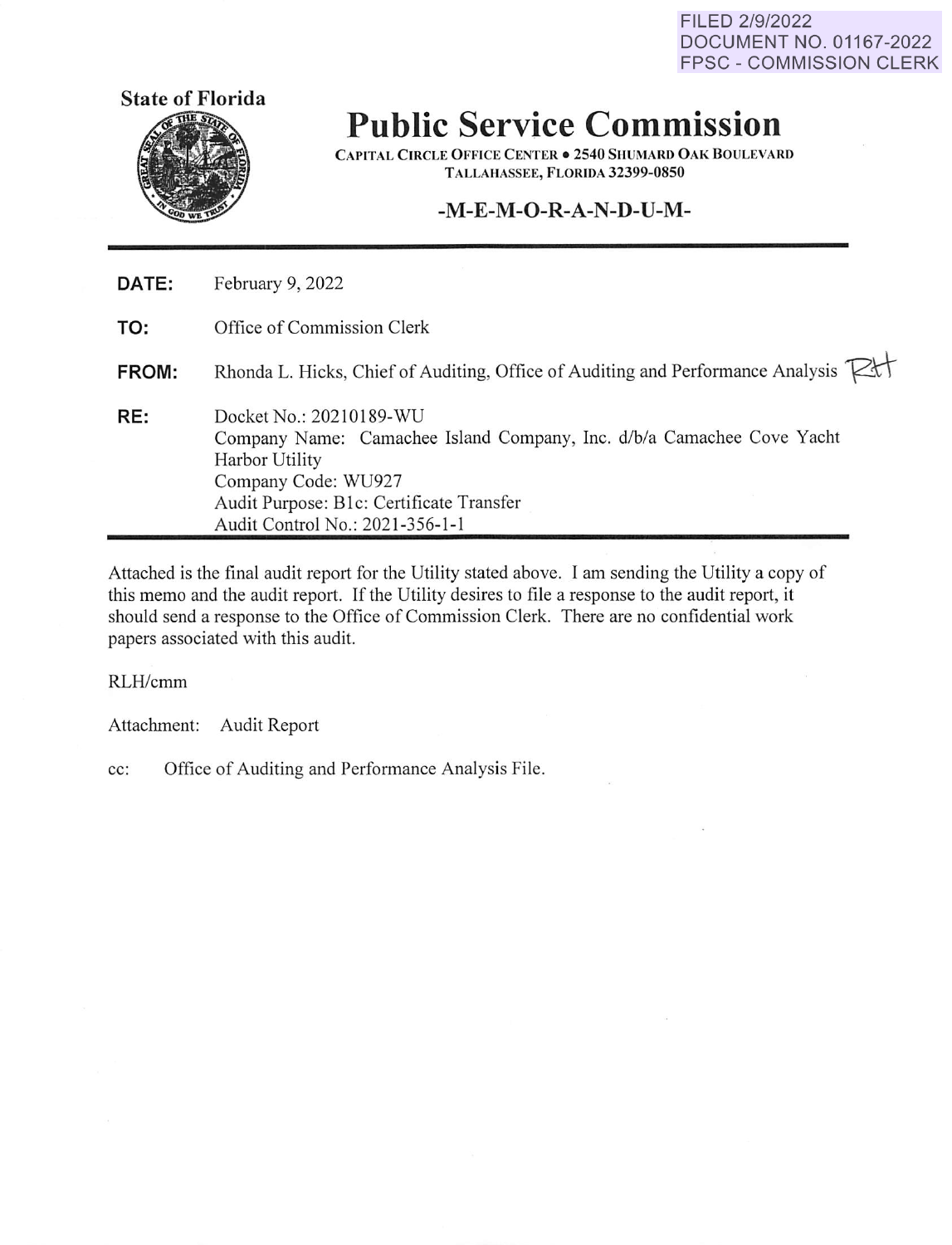

## **Public Service Commission**

Office of Auditing and Performance Analysis Bureau of Auditing Tallahassee District Office

## **Auditor's Report**

Camachee Island Company, Inc. d/b/a Camachee Cove Yacht Harbor Utility

> Transfer of Certificate Certificate No. 647-W

## **As of August 31, 2021**

Docket No. 20210189-WU Audit Control No. 2021-356-1-1 **February 8, 2022** 

 $\frac{2022}{\text{Mile}}$ 

Jonathan Miller Audit Manager

monto de Marisa N. Glover

Reviewer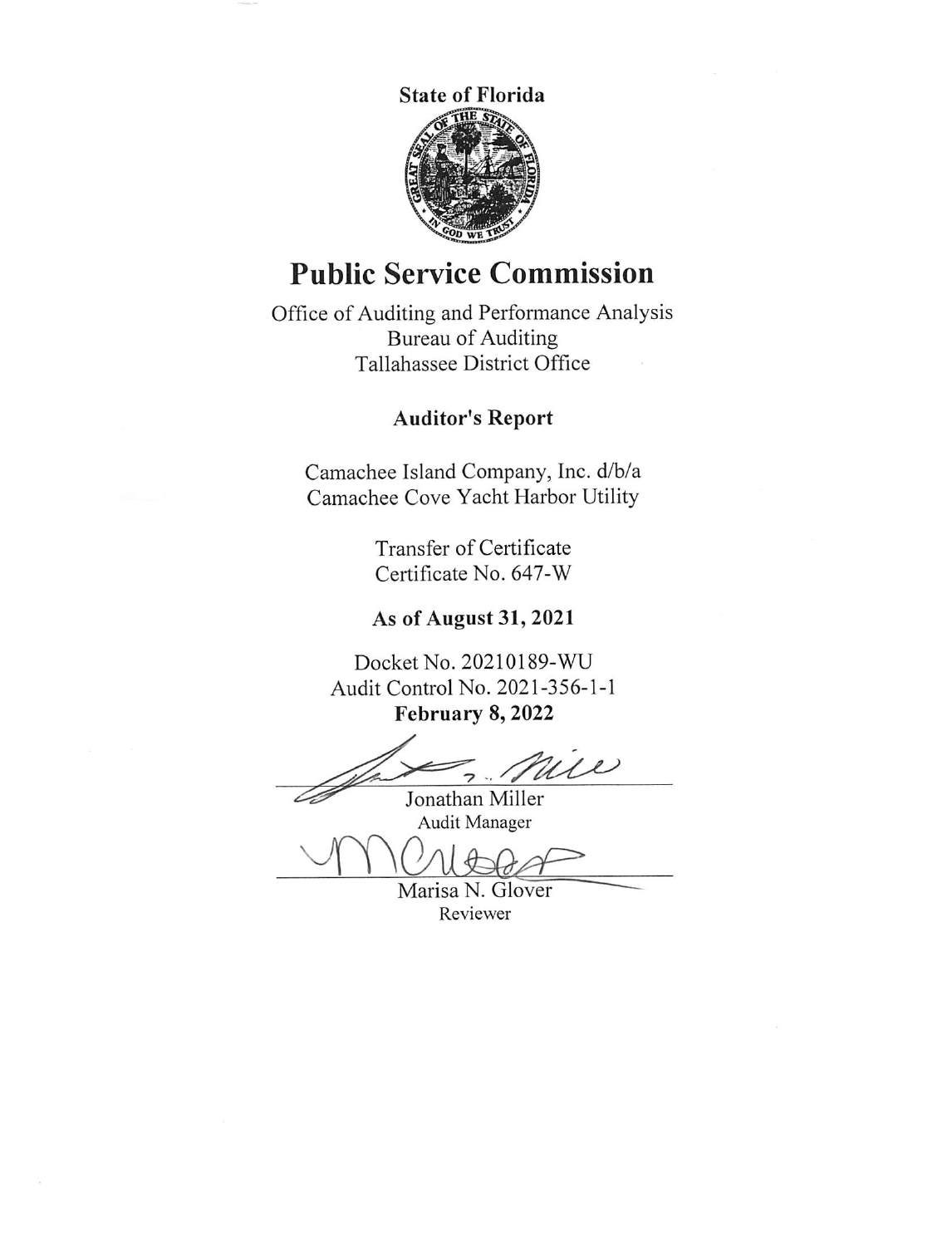| <b>Contract Contract</b> |                   | $\overline{\phantom{a}}$ |  |
|--------------------------|-------------------|--------------------------|--|
|                          | Table of Contents |                          |  |

| <b>Table of Contents</b>    |  |
|-----------------------------|--|
|                             |  |
|                             |  |
| <b>Audit Findings</b><br>1: |  |
| <b>Exhibits</b><br>1:       |  |
|                             |  |
|                             |  |
|                             |  |
|                             |  |
|                             |  |

 $\label{eq:2.1} \frac{1}{\sqrt{2}}\int_{\mathbb{R}^3} \frac{1}{\sqrt{2}}\left(\frac{1}{\sqrt{2}}\right)^2\left(\frac{1}{\sqrt{2}}\right)^2\left(\frac{1}{\sqrt{2}}\right)^2\left(\frac{1}{\sqrt{2}}\right)^2\left(\frac{1}{\sqrt{2}}\right)^2.$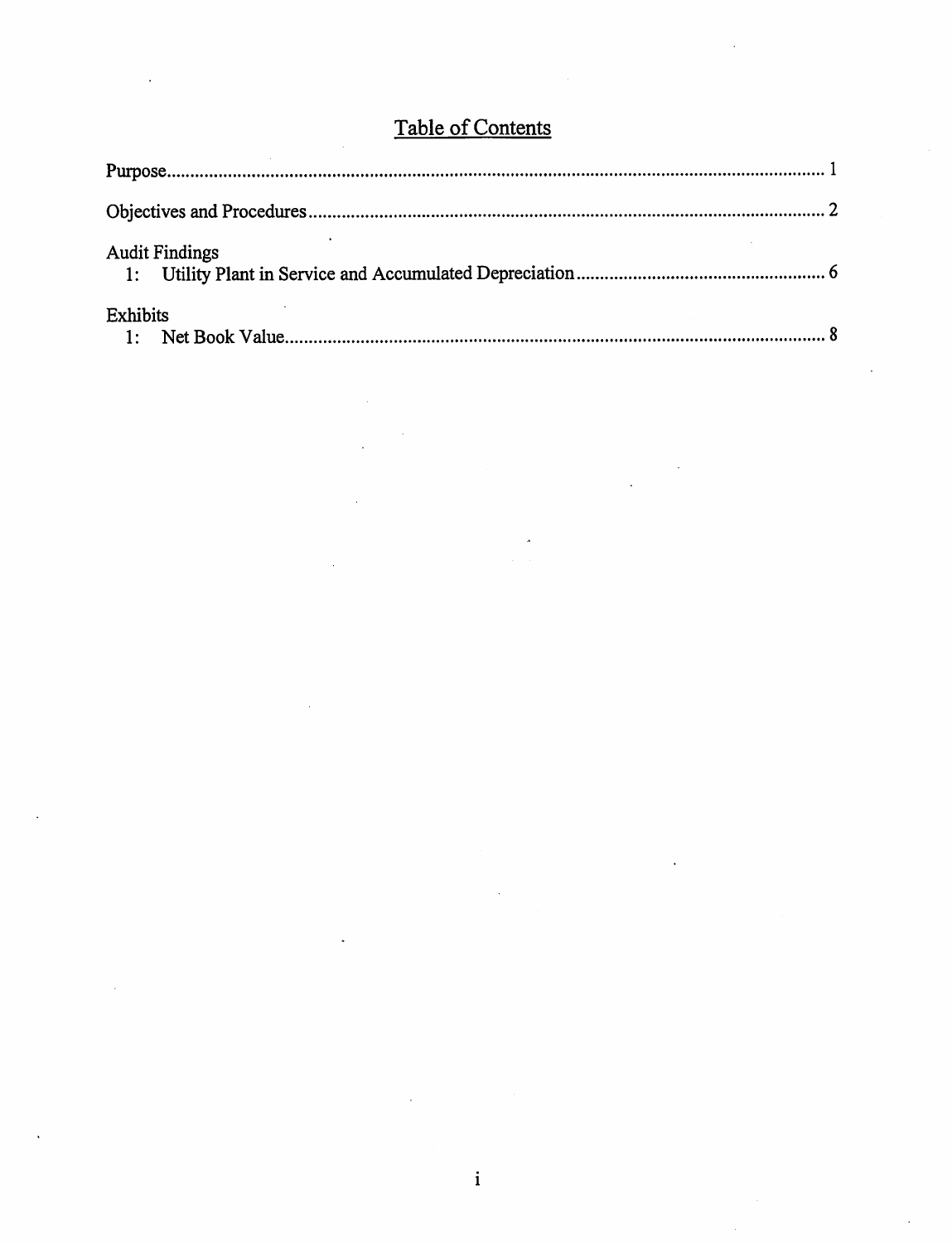## Purpose

To: Florida Public Service Commission

We have performed the procedures described later in this report to meet the objectives set forth by the Division of Accounting and Finance in its audit service request dated December 17, 2021. We have applied these procedures to the attached schedules prepared by the audit staff in support of Camachee Cove Yacht Harbor Utility's request for a Transfer of Certificate in Docket No. 20210189-WU

The report is intended only for internal Commission use.

 $\bar{u}$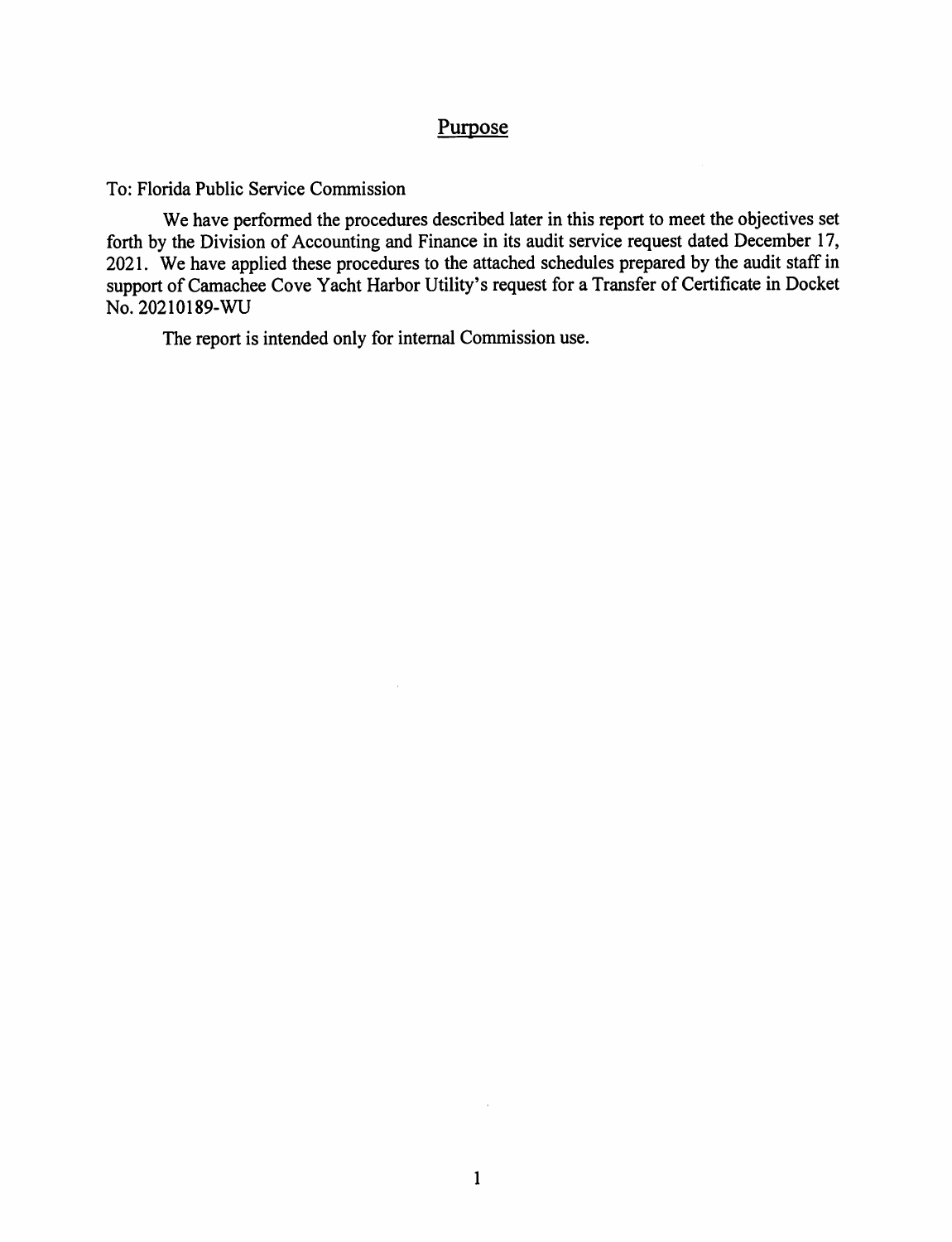## Objectives and Procedures

#### **General**

#### **Definitions**

Buyer/Utility refers to Windward Camachee Marina Owner, LLC

Seller refers to Camachee Island Company, Inc. d/b/a Camachee Cove Yacht Harbor Utility

NARUC refers to the National Association of Regulatory Utility Commissioners.

USOA refers to the NARUC Uniform System of Accounts adopted by Rule 25-30.115 -Uniform System of Accounts for Water and Wastewater Utilities, Florida Administrative Code (F.A.C.)

#### Utility Information

Camachee Island Company, Inc. d/b/a Camachee Cove Yacht Harbor Utility (Camachee) is a Class C water utility located in St. Johns County serving approximately 98 water customers in Camachee Cove Yacht Harbor according to the annual reports.

Camachee began operations in 1977. Camachee was granted an original certificate to operate a water utility in St. Johns County in 1988, subsequent to the County turning jurisdiction over to the Commission. The County rescinded Commission jurisdiction in 1989. Camachee is located in the St. Johns River Water Management District (SJRWMD). By Order No. PSC-2010- 0126-PAA-WU, issued March 3, 2010, in Docket No. 20090230-WU, the Seller came in for a SARC. The Commission stated the Utility's ending balances in the above Order as of December 31, 2008.

Windward Camachee Marina Owner, LLC purchased Camachee Island Company, Inc. d/b/a Camachee Cove Yacht Harbor Utility for \$32,885,000 on August 31, 2021, which includes other assets. Camachee filed an application with the Commission for Transfer of Certificates on December 01, 2021.

#### Utility Books and Records

**Objectives:** The objective was to determine whether the Utility maintains its accounts and records in conformity with the NARUC USOA.

**Procedures:** Based upon the review of the general ledger provided by the seller, it was not maintained according to the NARUC USOA. However, the buyer stated in its application that the utility books and records will be maintained using the NARUC USOA.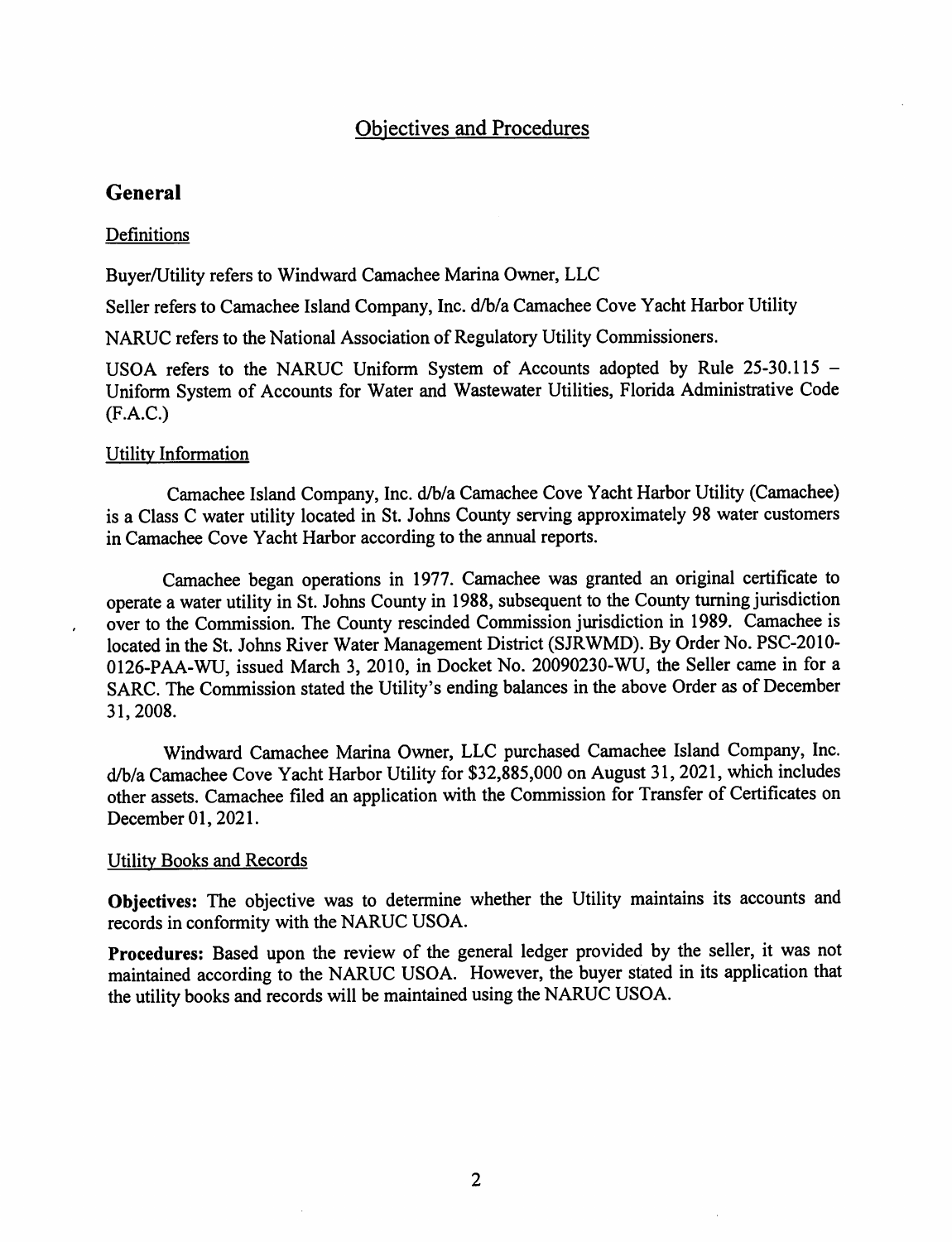## **Net Book Value**

#### Utility Plant in Service

**Objectives:** The objectives were to determine whether the utility plant in service (UPIS): 1) Consists of property that exists and is owned by the Utility, 2) Additions are recorded at original cost, 3) Retirements are recorded when a replacement asset was put into service, and 4) Adjustments required in the Utility's last rate proceeding were recorded in its books and records.

**Procedures:** Audit staff was unable to determine the UPIS beginning balance from the prior Order. However, we were able to determined the beginning balance for UPIS from technical staffs work papers in Docket 20090230-WU. We used the amounts referenced to get the beginning plant year end balance as of December 31, 2008. The balances established in Order No. PSC-2010-0126-PAA-WU for UPIS are average balances, not year end balances. We also used technical staff's work papers in order to itemize plant balances in the suggested accounts. We scheduled water UPIS activity from December 31, 2008 through August 31, 2021 and traced <sup>p</sup>lant additions to supporting invoices. We reconciled the UPIS transfer balances with the seller's trial balance, and determined the UPIS transfer balance as of August 31, 2021. Finding 1 discusses UPIS.

#### Land & Land Rights

**Objectives:** The objectives were to determine whether the utility land is: 1) Recorded at original cost, 2) Owned or secured under a long-term lease agreement, and that 3) Adjustments required in the Utility's last rate proceeding were recorded in its books and records.

**Procedures:** We scheduled land from the approved balances in Order No. PSC-2010-0126- PAA-WU, issued March 3, 2010. There were no additions to land from December 31, 2008 to August 31, 2021. No further work performed.

#### Accumulated Depreciation

**Objectives:** The objectives were to determine whether accumulated depreciation: 1) Accruals are properly calculated and recorded based on Rule 25-30.140 - Depreciation, F.A.C., 2) Retirements are recorded when an asset was replaced, and 3) Adjustments required in the Utility's last rate proceeding were recorded to its books and records.

**Procedures:** Audit staff was unable to determine the accumulated depreciation beginning balance from the prior Order. However, we were able to determine the beginning balance for accumulated depreciation from technical staff's work papers in Docket 20090230-WU. We used the amounts referenced to get the beginning accumulated depreciation year end balance as of December 31, 2008. The balances established in Order No. PSC-2010-0126-PAA-WU for UPIS are average balances, not year end balances. We also used technical staff's work papers in order to itemize accumulated depreciation balances in the suggested accounts. Camachee records accumulated depreciation as a grand total, it is not itemized per plant account. We recalculated depreciation accruals for UPIS accounts using the correct depreciation rates. We scheduled accumulated depreciation from December 31, 2008 through August 31, 2021 and reconciled to the seller's trial balance. We determined the accumulated depreciation transfer balances as of August 31, 2021. Finding 1 discusses accumulated depreciation.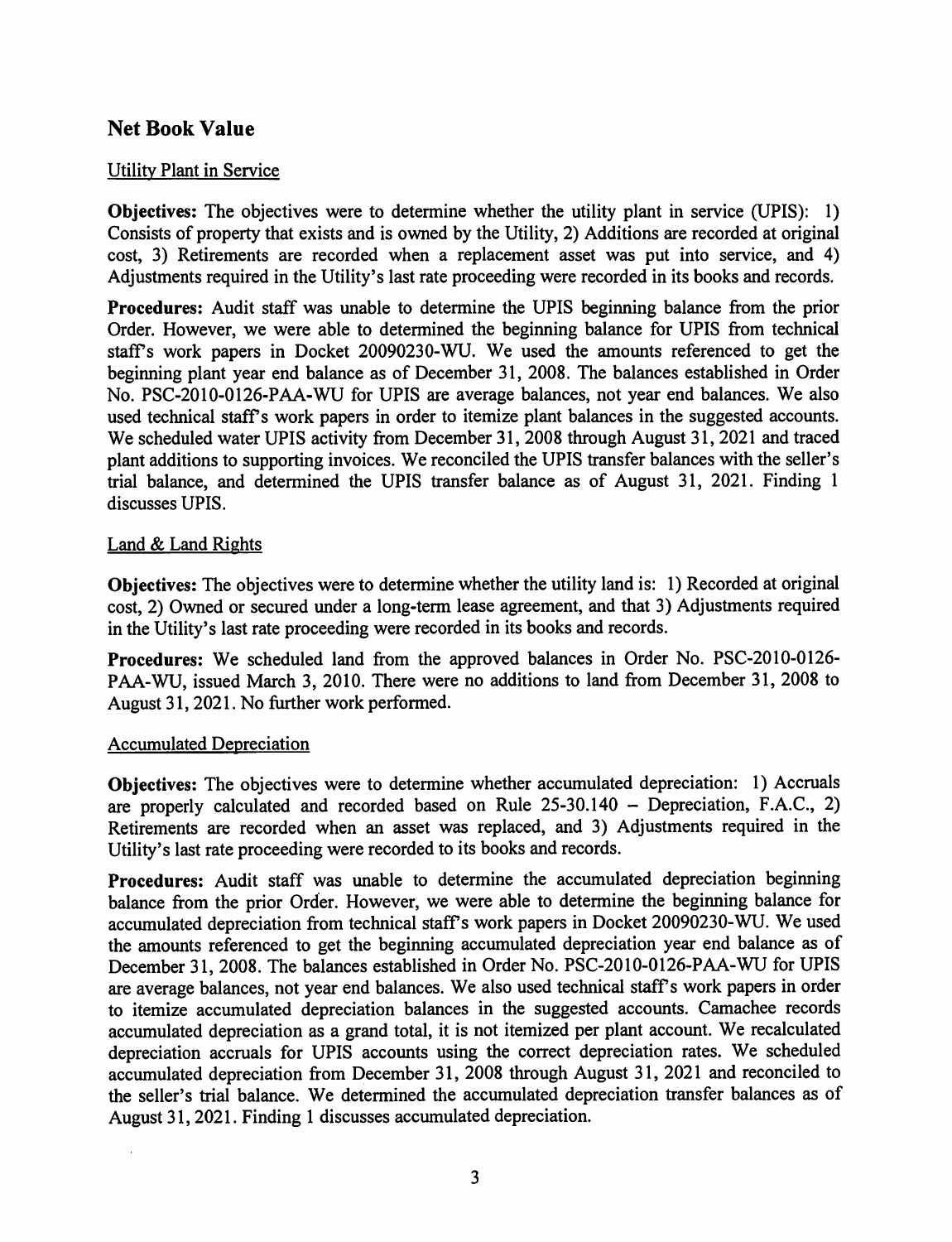#### Contributions in Aid of Construction

**Objectives:** The objectives were to determine whether contributions in aid of construction (CIAC): 1) Consist of cash or property contributions that exist and are owned by the Utility, 2) Additions are recorded using Commission approved tariffs, 3) Retirements are recorded when a contributed asset was replaced, and 4) Adjustments in the Utility's last rate proceeding were recorded to its books and records.

Procedures: Audit staff determined the beginning balance for CIAC from technical staff's work papers in Docket 20090230-WU. We used the amount referenced to get the beginning CIAC year end balance as of December 31, 2008. The balance established in Order No. PSC-2010- 0126-PAA-WU for CIAC is an average balance, not year end balance. However, this balance did not change from technical staff balance to the Commission balance stated in the above Order. We reconciled the beginning balances of \$60,393 for CIAC, as established in Order No. PSC-2010-0126-PAA-WU, issued March 3, 2010. We scheduled CIAC activity from December 31, 2008 through August 31, 2021 to the seller's trial balance. We noted that there were no new additions to CIAC from December 31, 2008 through August 31, 2021. No exceptions were noted.

#### Accumulated Amortization of CIAC

**Objectives:** The objectives were to determine whether accumulated amortization of CIAC: 1) Accruals are properly calculated and recorded based on Rule 25-30.140 – Depreciation, F.A.C., 2) Retirements are recorded when a contributed asset was replaced, and 3) Adjustments required in the Utility's last rate proceeding were recorded to its books and records.

**Procedures:** Audit staff determined the beginning balance for accumulated amortization of CIAC from technical stafrs work papers in Docket 20090230-WU. We used the amount referenced to get the beginning accumulated amortization of CIAC year end balance as of December 31, 2008. The balance established in Order No. PSC-2010-0126-PAA-WU for accumulated amortization of CIAC is an average balance, not year end balance. We recalculated amortization accruals for CIAC accounts to verify that the correct rates were used. We scheduled accumulated amortization of CIAC from December 31, 2008 though August 31, 2021 and reconciled to the seller's trial balance. We determined the accumulated amortization of CIAC transfer balances as of August 31, 2021. No exceptions were noted.

#### Acquisition Adjustment

**Objectives:** The objective was to determine the acquisition adjustment, if any, based on audit staff's net book value pursuant to Rule  $25-30.0371(1)$  – Acquisition Adjustments, F.A.C.

**Procedures:** We determined that the Net Book Value for this Utility at the time of transfer is less than the purchase price, which would reflect a positive acquisition adjustment. Pursuant to Rule 25-30.0371(3)-Acquisition Adjustment. The Utility is not requesting an acquisition adjustment. No further work performed.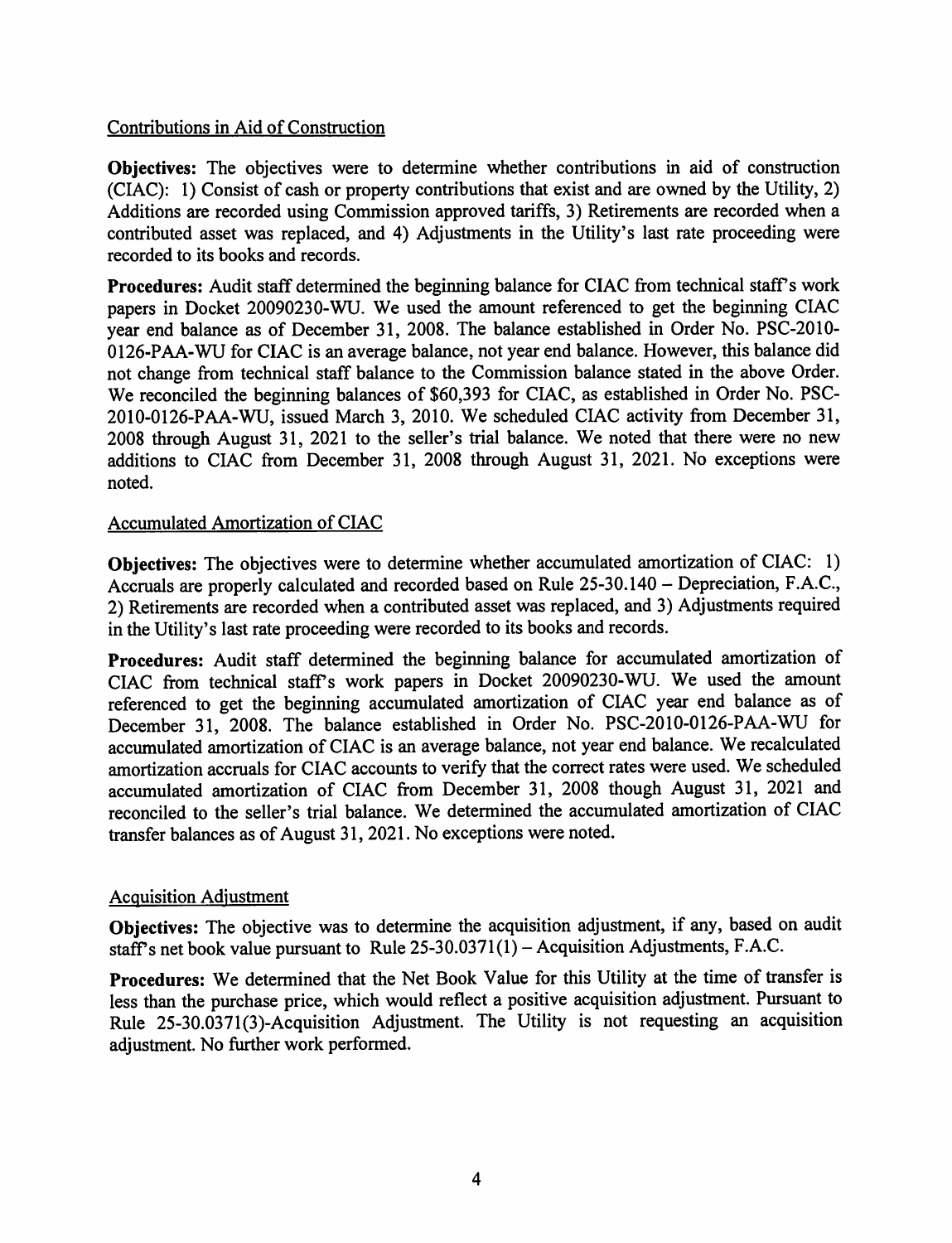## **Other**

#### Rates and Charges

**Objectives:** The objectives were to determine whether the Utility is charging monthly service rates authorized by Commission tariffs.

**Procedures:** We obtained and tested the Utility's billing register for January 2021. We recalculated a sample of customer bills using the Commission approved tariffs. No exceptions were noted.

#### Customer Deposits

**Objectives:** The objectives were to determine whether the Seller had collected customer deposits and whether the balances were transferred to the Buyer.

Procedures: We reviewed the ledger and inquired about the deposit policy. The seller's authorized tariff did not provide for the collection of customer deposits and no customer deposits were noted on the seller's books and records. No further work performed.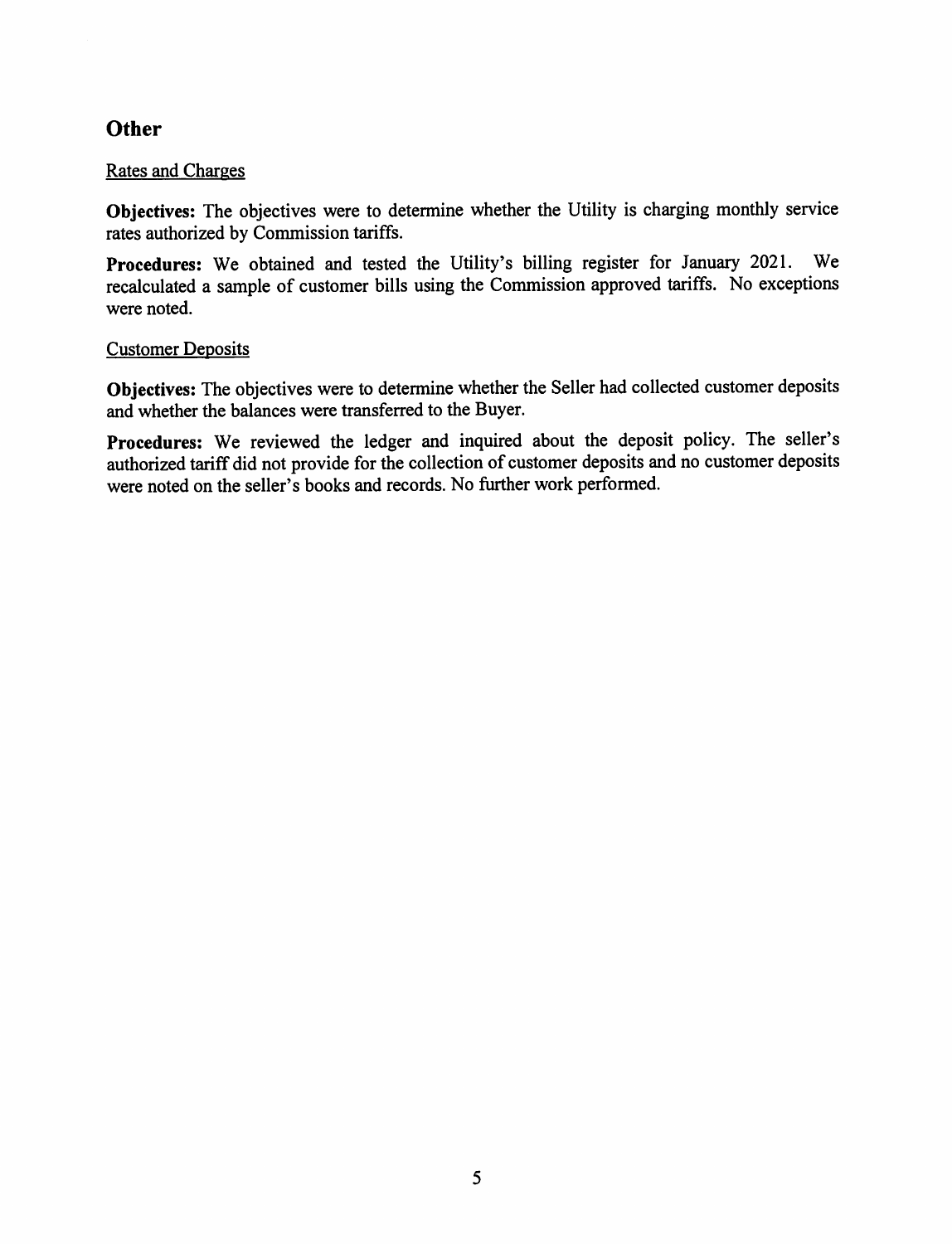## Audit Findings

#### **Finding 1: Utility Plant in Service and Accumulated Depreciation**

**Audit Analysis:** Audit staff was unable to determine UPIS beginning balance from the prior Order. However, we were able to determine the beginning balance for UPIS from technical staffs work papers in Docket 20090230-WU. We used the amounts referenced to get the beginning UPIS year end balance as of December 31, 2008. The balances established in Order No. PSC-2010-0126-PAA-WU for UPIS are average balances, not year end balances. We also used technical staff's work papers in order to itemize plant balances in the suggested accounts.

According to the seller's trial balance, the UPIS balance was \$573,205 as of August 31, 2021. Audit staff determined the water UPIS balance to be \$554,392 as of August 31, 2021. The seller provided a trail balance as of August 31, 2021, and supporting invoices for the plant additions between December 31, 2008 and August 31, 2021. Audit staff determined the seller did not make the Commission ordered adjustments to begin with the correct plant balance as of December 31, 2008, per the annual report.

The utility plant is overstated by \$18,814 (\$554,392 - \$573,206) as shown in Table 1-1.

|                                         | <b>Utility Balance</b> |                    | <b>Audit Balance</b>           |  |
|-----------------------------------------|------------------------|--------------------|--------------------------------|--|
|                                         | <b>UPIS</b>            | Audit              | <b>UPIS</b><br>As of 8/31/2021 |  |
| <b>Account - Description</b>            | As of 8/31/2021        | <b>Adjustments</b> |                                |  |
| 301 Organization                        | \$                     | S                  | `S                             |  |
| 304 Structures & Improvements           | 301,732                | (97, 522)          | 204,210                        |  |
| 307 Wells & Springs                     | 41,910                 |                    | 41,910                         |  |
| 309 Supply Mains                        | 14,771                 |                    | 14,771                         |  |
| 310 Power Generation Equip.             | 24,827                 |                    | 24,827                         |  |
| 311 Pumping Equip.                      | 19,850                 |                    | 19,850                         |  |
| 320 Water Treatment Equip.              | 68,385                 |                    | 68,385                         |  |
| 330 Distribution Reservoirs             |                        | 80,515             | 80,515                         |  |
| 331 Transmission and Distribution Mains | 85,131                 |                    | 85,131                         |  |
| 334 Meters and Meter Install.           | 12,048                 | (1, 807)           | 10,241                         |  |
| 336 Backflow Prevention Devices         | 4,175                  | (4,175)            |                                |  |
| 340 Office Furniture & Equip.           | 377                    |                    | 377                            |  |
| 347 Misc. Equip.                        |                        | 4,175              | 4,175                          |  |
| Total:                                  | 573,206                | (18, 814)          | 554,392<br>S                   |  |

**Table 1-1** 

Audit staff was unable to determine the accumulated depreciation beginning balance from the prior Order. However, we were able to determine the beginning balance for accumulated depreciation from technical staff's work papers in Docket 20090230-WU. We used the amounts referenced to get the beginning accumulated depreciation year end balance as of December 31, 2008. The balances established in Order No. PSC-2010-0126-PAA-WU for UPIS are average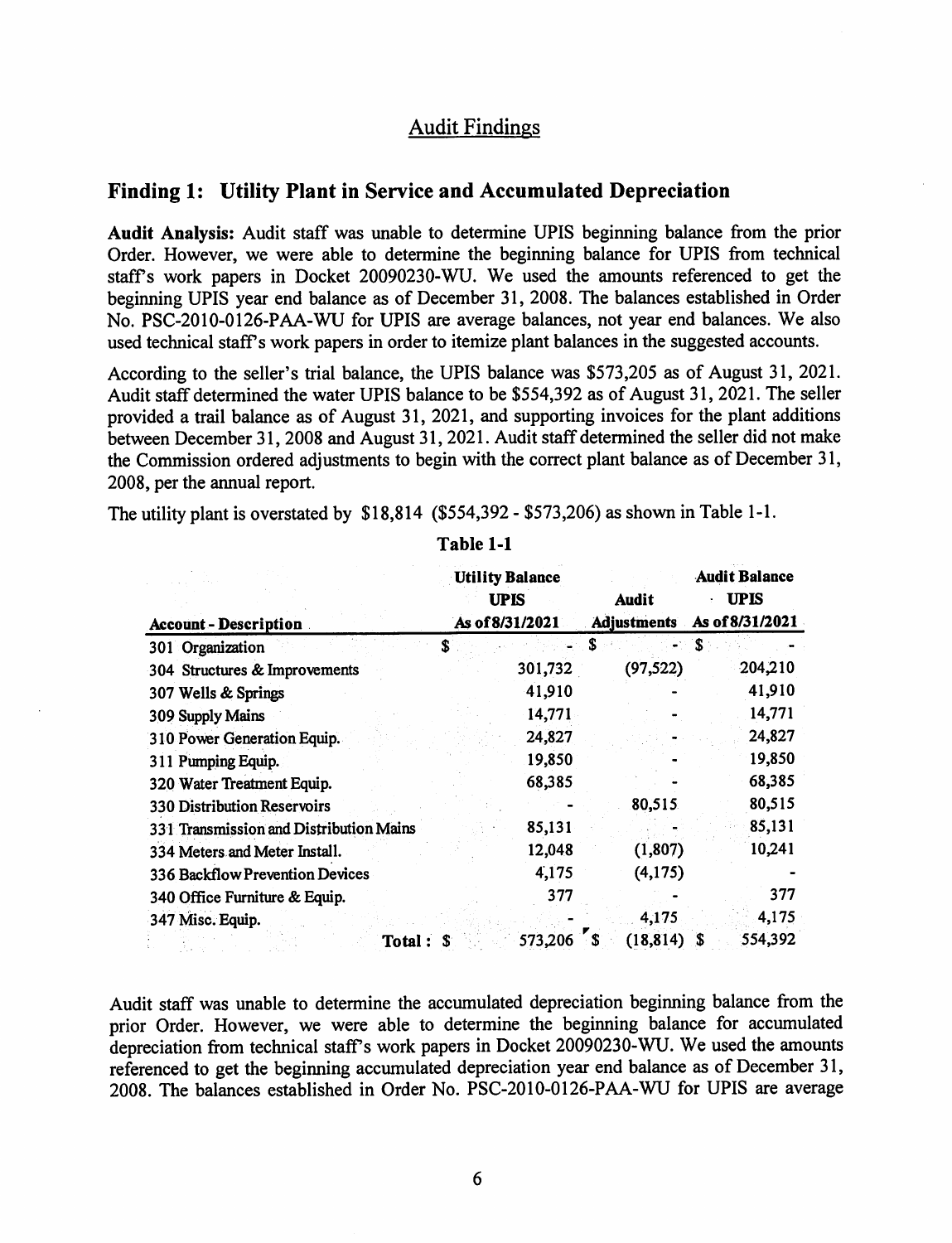balances, not year end balances. We also used technical staff's work papers in order to itemize accumulated depreciation balances in the suggested accounts.

According to the seller's trial balance, the accumulated depreciation balance was \$339,350 as of August 31, 2021. Audit staff calculated accumulated depreciation to be \$335,545 using the rates from Rule 25-30.140-Depreciation, F.A.C. and the audited plant additions and retirements as of August 31, 2021.

Water accumulated depreciation is overstated by \$3,805 (\$335,545 - \$339,350) as shown in Table  $1-2$ .

|                                         | <b>Utility Balance</b> |             |           | <b>Audit Balance</b> |            |
|-----------------------------------------|------------------------|-------------|-----------|----------------------|------------|
|                                         | Accum. Dep.            | Audit       |           | Accum. Dep.          |            |
| <b>Account - Description</b>            | As of 8/31/2021        | Adjustments |           | As of 8/31/2021      |            |
| 301 Organization                        |                        | S           |           |                      |            |
| 304 Structures & Improvements           |                        |             |           |                      | (103, 170) |
| 307 Wells & Springs                     |                        |             | (41, 910) |                      | (41, 910)  |
| 309 Supply Mains                        |                        |             | (3, 343)  |                      | (3,343)    |
| 310 Power Generation Equip.             |                        |             | (4,250)   |                      | (4,250)    |
| 311 Pumping Equip.                      |                        |             | (11, 103) |                      | (11, 103)  |
| 320 Water Treatment Equip.              |                        |             | (66, 559) |                      | (66, 559)  |
| <b>330 Distribution Reservoirs</b>      |                        |             | (34, 158) |                      | (34, 158)  |
| 331 Transmission and Distribution Mains |                        |             | (61, 990) |                      | (61,990)   |
| 334 Meters and Meter Install.           |                        |             | (6, 391)  |                      | (6,391)    |
| 340 Office Furniture & Equip.           |                        |             | (377)     |                      | (377)      |
| 347 Misc. Equip.                        |                        |             | (2,296)   |                      | (2,296)    |
| Total: \$                               | $(339,350)$ \$         |             | 3,805     |                      | (335, 545) |

#### **Table 1-2**

**Effect on the General Ledger:** The Utility should determine the effect on the general ledger.

**Effect on the Filing:** The water UPIS balance should be decreased by \$18,814 and the water accumulated depreciation balance should be decreased by \$3,805.